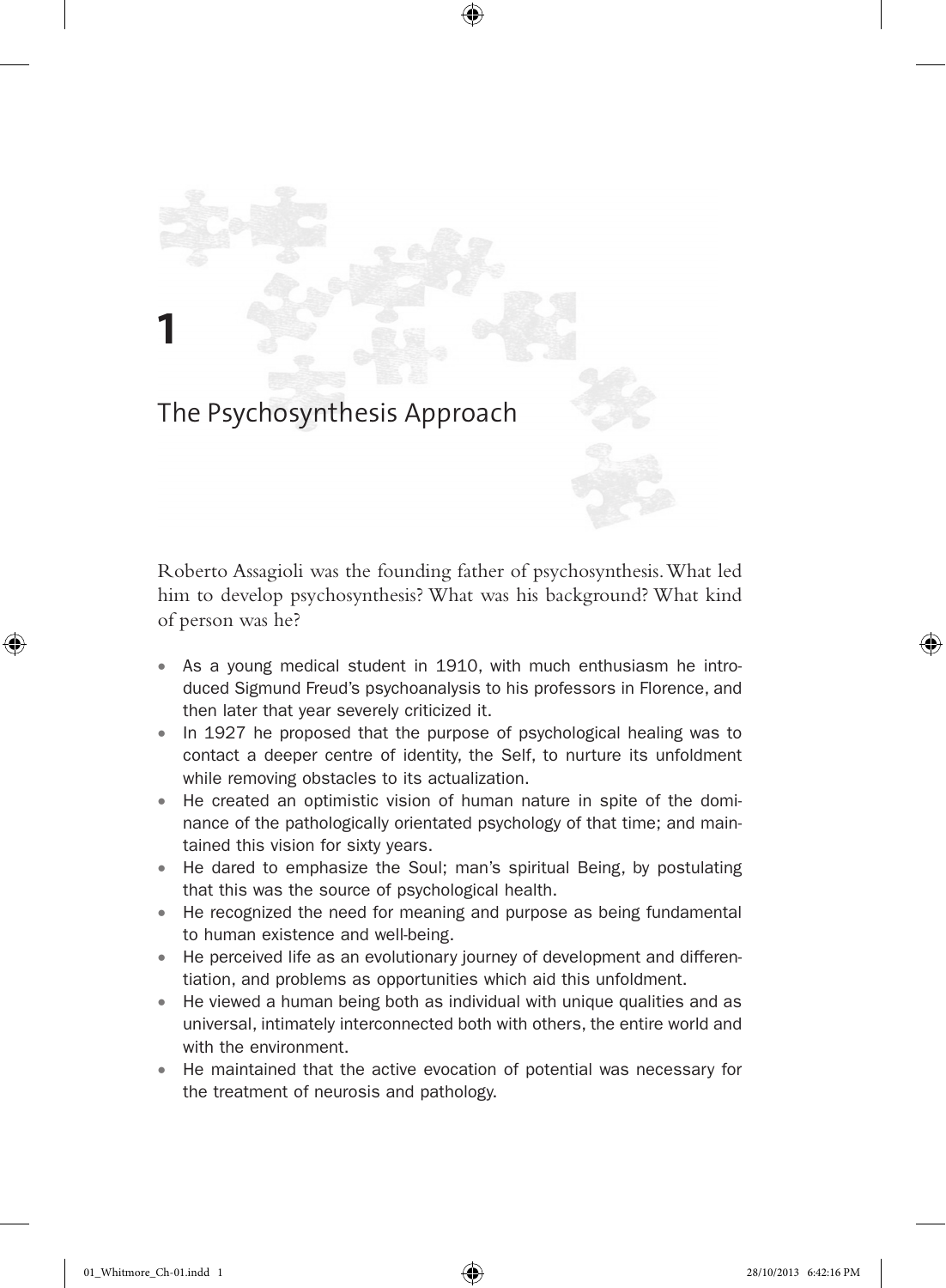⊕

• He noticed that people repress not only the unacceptable aspects of themselves but also their higher impulses such as intuition, altruism, creative inspiration, love and joy.

It is useful to place Assagioli in his historical context. As a young medical doctor he was in his prime at the time when Einstein was developing his theory of relativity in Berne, Freud was pioneering psychoanalysis in Vienna, James Joyce was revolutionizing literature in Trieste, Jung was giving birth to analytical psychology in Zurich, Lenin was formulating the Russian revolution in Zurich and Heidegger was preparing to espouse existentialism in Fribourg. Most of the great intellectual revolutions were initiated in central Europe around this time, and everywhere new trends of thought were springing up.

In addition to his Western medical and psychoanalytic training, Assagioli studied the major world religions and was touched especially by the Hindu, Buddhist and Christian traditions. He was a friend of Martin Buber and was knowledgeable about Judaism. He practised Hatha and Raja yoga, the yoga of the body and of the mind. He was influenced by many Eastern and Western visionary approaches and was actively involved in the explosion of new thinking in the first thirty years of the twentieth century.

In 1910, while still in his early twenties, Doctor Roberto Assagioli was the first psychoanalyst to start practising in Italy. During this period he visited Zurich to train in psychiatry with Bleuler, the pioneer who defined 'schizophrenia' and one of the first doctors to accept psychoanalysis. There he met Jung, with whom he established a life-long friendship.

An abundance of contacts and interchanges was significant in Assagioli's background. Among these were: Russian esotericist P.D. Ouspensky, German philosopher Hermann Keyserling, Indian poet Rabindranath Tagore, Sufi mystic Inhayat Khan, Zen scholar D.T. Suzuki, psychologists Viktor Frankl, the founder of Logotherapy, and Robert Desoille, creator of the guided day-dream. These contacts, made before and after his separation from psychoanalysis, both inspired and motivated his creation of a wide perspective and vision, which he called psychosynthesis.

Although he was touched deeply by his studies with Freud and his exploration of the unconscious psyche, Assagioli quickly became dissatisfied and was inspired to delve into the further reaches of human nature. Thirty years later his ideas were in agreement with psychologist Abraham Maslow, who maintained that one could not draw universal conclusions or theories about human nature by extrapolating from the pathology of human beings or studying the sick psyche, but that one should study humankind in its greatest, most beautiful manifestations.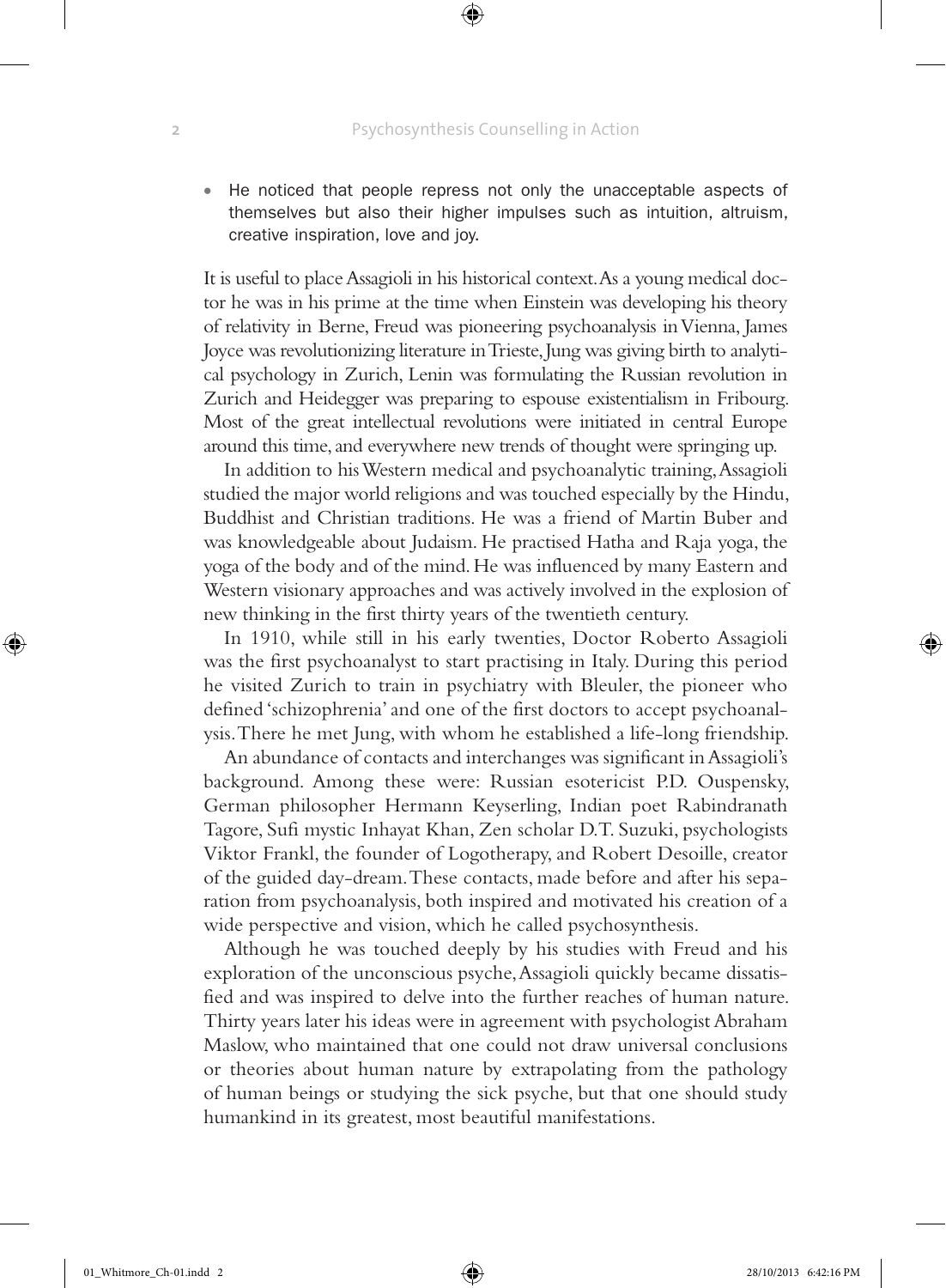#### The Psychosynthesis Approach **3**

⊕

Although its roots are in psychoanalysis, psychosynthesis went beyond the two previously recognized forces in psychology, behaviourism and psychoanalysis. Freud's theory of the unconscious psyche stressed the impact and consequences of childhood experience upon adult behaviour. Behaviourism addresses itself to dysfunctional behaviours and is used to replace them with socially acceptable and less painful adaptations. However, in the late 1950s a radical shift occurred in the field of psychology, a shift which even today is not fully integrated into conventional psychology – the emergence of the third and fourth forces, of humanistic and of transpersonal psychology.

Humanistic psychology promoted a movement away from the earlier tendency of psychology to limit itself to pathology, towards what the human being is capable of *becoming*. It studied self-actualized people and psychological health, and formulated a model of a healthy, fully functioning human being. It focused on the evocation of potential, on higher values, and on the enhancement of that which is beautiful and inherently positive in man. Psychosynthesis, which had held a similar perspective since 1910, gained more acceptance with this larger development.

Born in the late 1960s, transpersonal psychology, the fourth force, took psychology one developmental step further. It enlarged the vision of health to include the search for meaning and purpose and extended the domain of psychological enquiry to include the individual's experience and aspiration for transcendence as well as the healing potential of self-transcendence. Andras Angyal, for example, addressed not only the individual's need to become autonomous, but also his need for the experience of *homonomy*, of union with the greater whole.

James Hillman (2000) in his book *The Soul's Code* spoke against what he called the psychology of causality and the parental fallacy – that psychology needed to recognize that the idea that we are 'caused' by childhood and parental conditioning doesn't work any more. He goes on to say that we have been analysing our pasts, our childhoods, our memories and it is not changing our lives. It is just too simplistic a view of human experience. Furthermore, he stresses that in the cosmology behind traditional psychology there is no real reason for anyone to be here or do anything with their lives and that ultimately we are all victims – of past experiences of upbringing, social class, race, gender, social prejudices.

Transpersonal psychology recognized that the integrated personality would not only have a balanced development of the psychological

⊕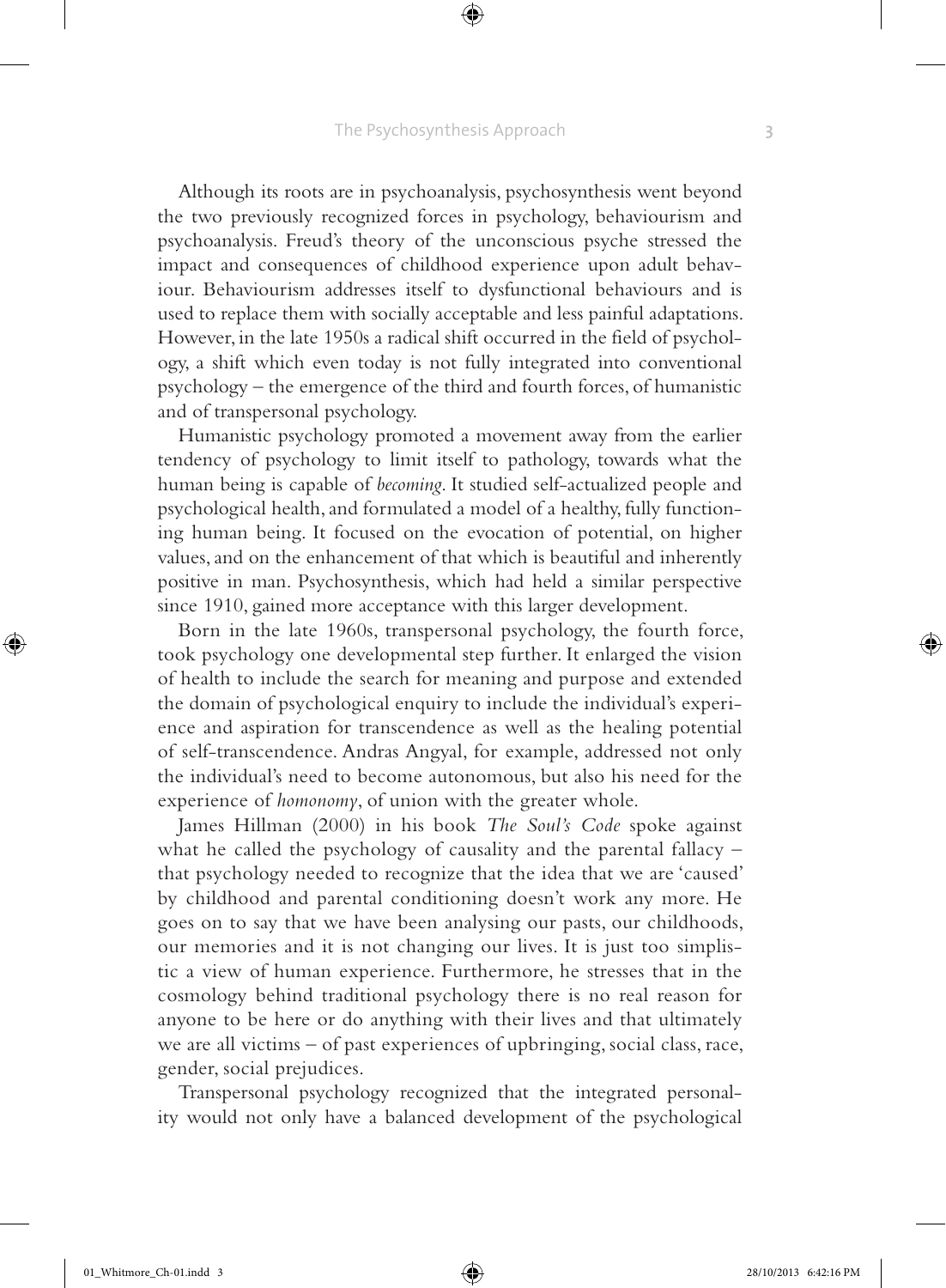functions, but also an experience of human interconnectedness and an awareness of those social conditions most conducive to fostering potential. This further development emphasized more than the power of the individual for self-regulation and responsibility. It also emphasized the creative capacity for global thinking and vision, and is concerned with meta-needs, ultimate values and mystical experience. As this new field has evolved it has increasingly stressed the actualizing dimension of transpersonal experience.

Psychosynthesis, as one of the prime forces in transpersonal psychology, stretches beyond the boundaries of personal psychology and individuality by postulating a deeper centre of identity: the Self, our essential Being. It includes, but transcends, our personal day-to-day consciousness, leading to an enhanced sense of life-direction and purpose. It is the postulate of the *Self*, the value placed upon exploration of potential, and the hypothesis that each individual has a unique purpose in life that primarily differentiates transpersonal from humanistic psychology. At the transpersonal level we find many important aspects of being human; acts of altruism, creative and artistic inspiration, the perception of beauty, intuition, curiosity about the universe and our place in it, and a sense of the universality of life.

We can perceive these four forces of psychology as a developmental flow with each force representing a step forward and a transcendence of what has come before. Viewed in isolation they form unique psychologies, each with their own contribution and therapeutic system. If framed as an evolutionary unfoldment, each force builds upon the strengths and includes the best of what existed previously. Psychosynthesis seeks to incorporate elements of each of these forces in psychology while further stepping into the exploration of values, meaning, peak experience and the ineffable essence of human life.

# **Goals of Psychosynthesis Counselling**

Assagioli recognized and developed two mutually dependent and interactive aspects of psychosynthesis: *personal psychosynthesis*, which aims to foster the development of a well-integrated personality; and *transpersonal psychosynthesis*, which offers the possibility of realizing one's higher nature and purpose in life. He recognized the individual's need for meaning, both the meaning of our own individual existence and the meaning of

⊕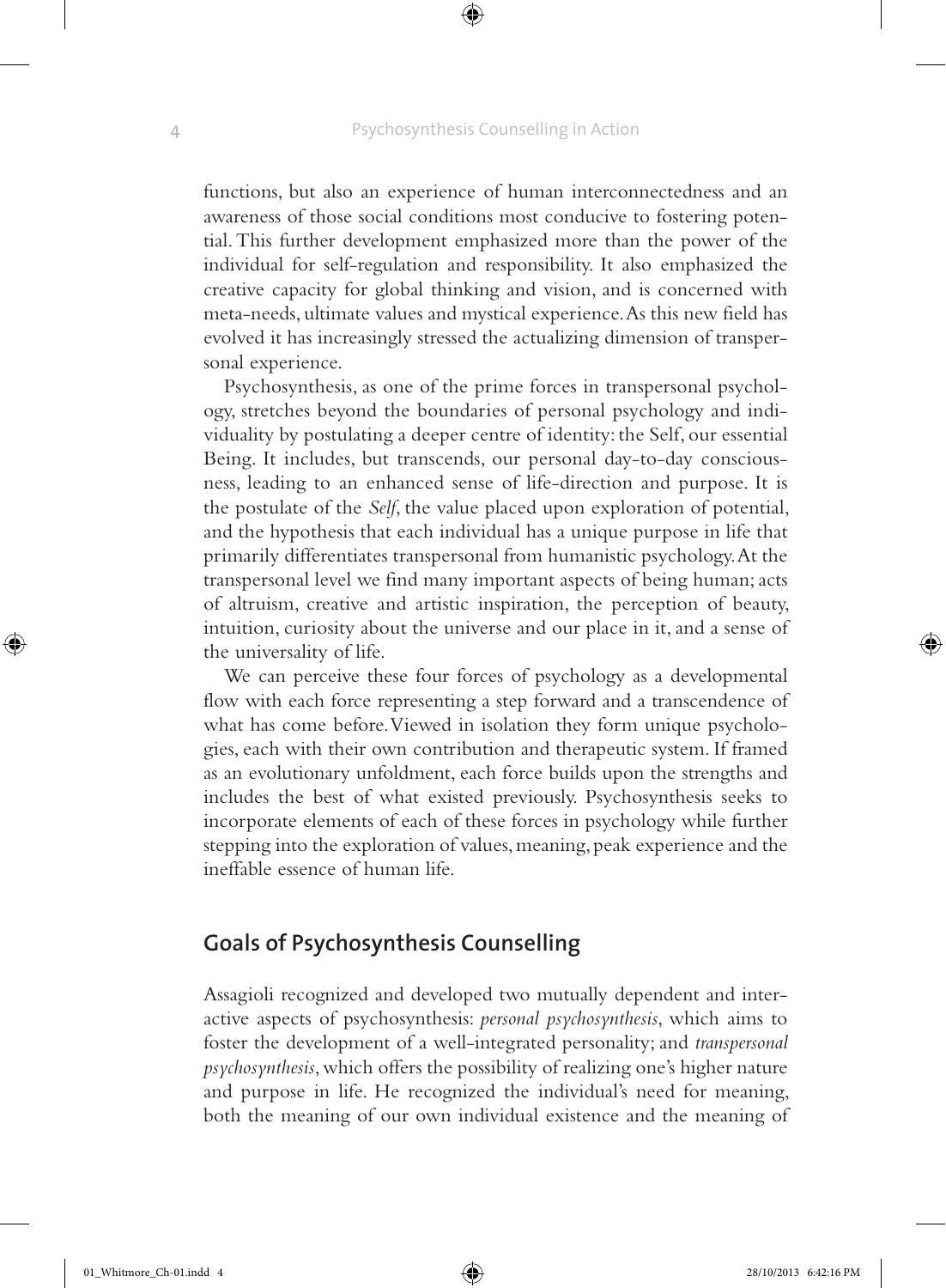the world in which we live, indeed of life itself. This need is a major concern of our world today and we are impoverished without it being addressed.

Traditionally, psychological growth and the spiritual quest have been labelled and sometimes experienced as separate and essentially antagonistic directions. Freudian psychology rationalized spiritual pursuits as escapist or delusional, and tended to view man's higher values and achievements as adaptations of lower instincts and drives. On the other hand, those following spiritual disciplines have often dismissed psychology as an unnecessary distraction to the path of inner awakening. Psychosynthesis seeks to integrate these interdependent levels and asserts them as complementary aspects necessary for the resolution of psychological problems and the awakening of the Self.

Although Assagioli was perhaps the first to make the above assertion, his work corresponded with Maslow's later article, 'Theory Z' (1971, 1993), in which he discriminated between two types of self-actualizing people: those who were clearly healthy, free from basic deficiency needs and effectively functioning in the world; and those who achieved the above but went further in their development by recognizing the limitations of personal identity and transcending them to move towards the realization of higher values.

Personal psychosynthesis fits within the domain of humanistic psychology. It employs many techniques to assist the integration of the personality while dealing with personality deficiencies, psychological conflicts, archaic behaviour patterns and neurotic complexes. The client's ability to function effectively and invest herself fully in the achievement of a rewarding and productive life is of key importance. Hopefully, the outcome of this work is a strong sense of personal identity.

Hence the goals of psychosynthesis parallel those of humanistic psychology and in particular Maslow's concept of self-actualization. Of course the primary and most immediate objective of psychosynthesis is to alleviate suffering. Other objectives are: to evoke strengths and latent potential; to foster integration between the inner and outer world of the client; to help the client become the creator of her own life and to express herself meaningfully; and, finally, to evoke the client's inner authority and wisdom thereby rendering the counsellor obsolete.

All of the above are worthy goals for counselling. To become a strong individual fully invested in life, and to function well and effectively can be a great achievement. But what next? What is this Self? What follows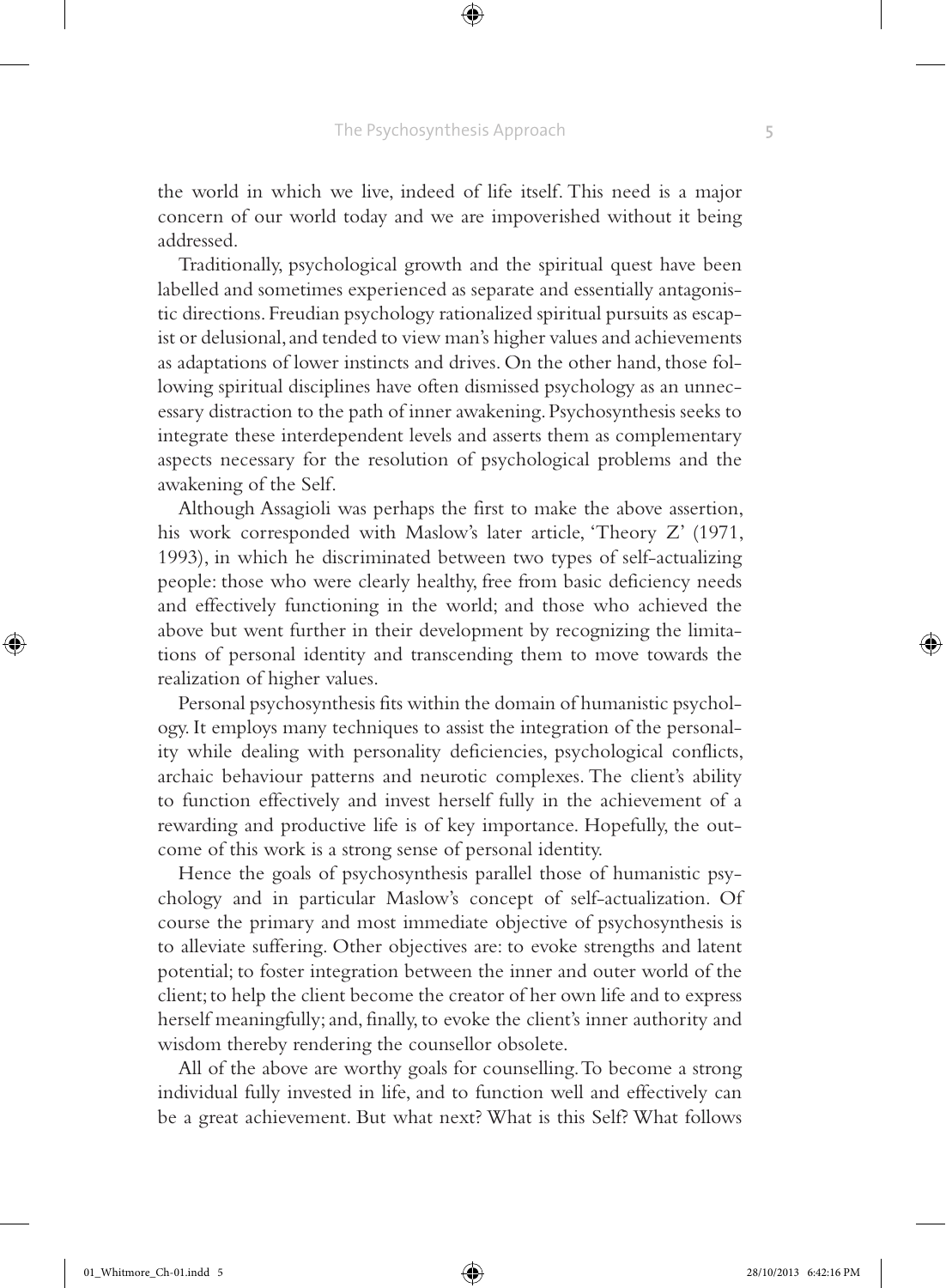when a person has attained a reasonable measure of competence and well-being? What are we to do with this hard-won psychological integration? What are the deeper values to live for? Am I evolving in a positive direction? These questions are well worth asking anyway, *but the success of counselling may depend upon their exploration*.

Assagioli maintained that the purpose of psychosynthesis is to help integrate, to *synthesize*, the multiple aspects of the individual's personality around a personal centre and, later, to effect a greater synthesis between the personal ego and the transpersonal Self. According to Kaufman ([1984]2010) Jung also postulated a similar drive towards individuation or intrinsic wholeness and believed that this force autonomously pushes us towards fulfilling our truest self. This groundwork is also essential to authentic transpersonal awakening in order to ensure that a pathology of the sublime does not replace previously neurotic symptoms.

As previously mentioned, the transpersonal dimension is that area of the human psyche which is qualitatively higher than, and which transcends, personal existence. It is the home of greater aspirations, the source of higher feelings like compassion and altruism, and forms the roots of intuition and creative intelligence. Transpersonal awareness emerges in different ways at different times. At any point in life an individual may experience an inner awakening, a longing for life to be more deeply fulfilling and inspiring than it previously has been. This awakening is not necessarily religious by nature.

There can be an inflow of superconscious energies, peak experiences in Maslow's terms, which momentarily foster clarity of vision, a transcendence of personal identity, an awareness of the oneness of all life, and may provide experiences of a qualitative nature like serenity, love and beauty. Transpersonal experiences have a reality which many feel to be more profound than normal everyday existence. They embody an intrinsic value, a noetic quality, leaving the individual with a deepened sense of value and meaning.

It is also not unusual for transpersonal interests to be evoked by a trauma or serious disruption in a person's life. A divorce, an accident, a near-death experience can force an individual to let go of something to which she was attached and in which she had invested a great deal of life-energy. This disruption can lead to questioning the significance of life and a search for meaning and answers beyond individuality and one's everyday existence.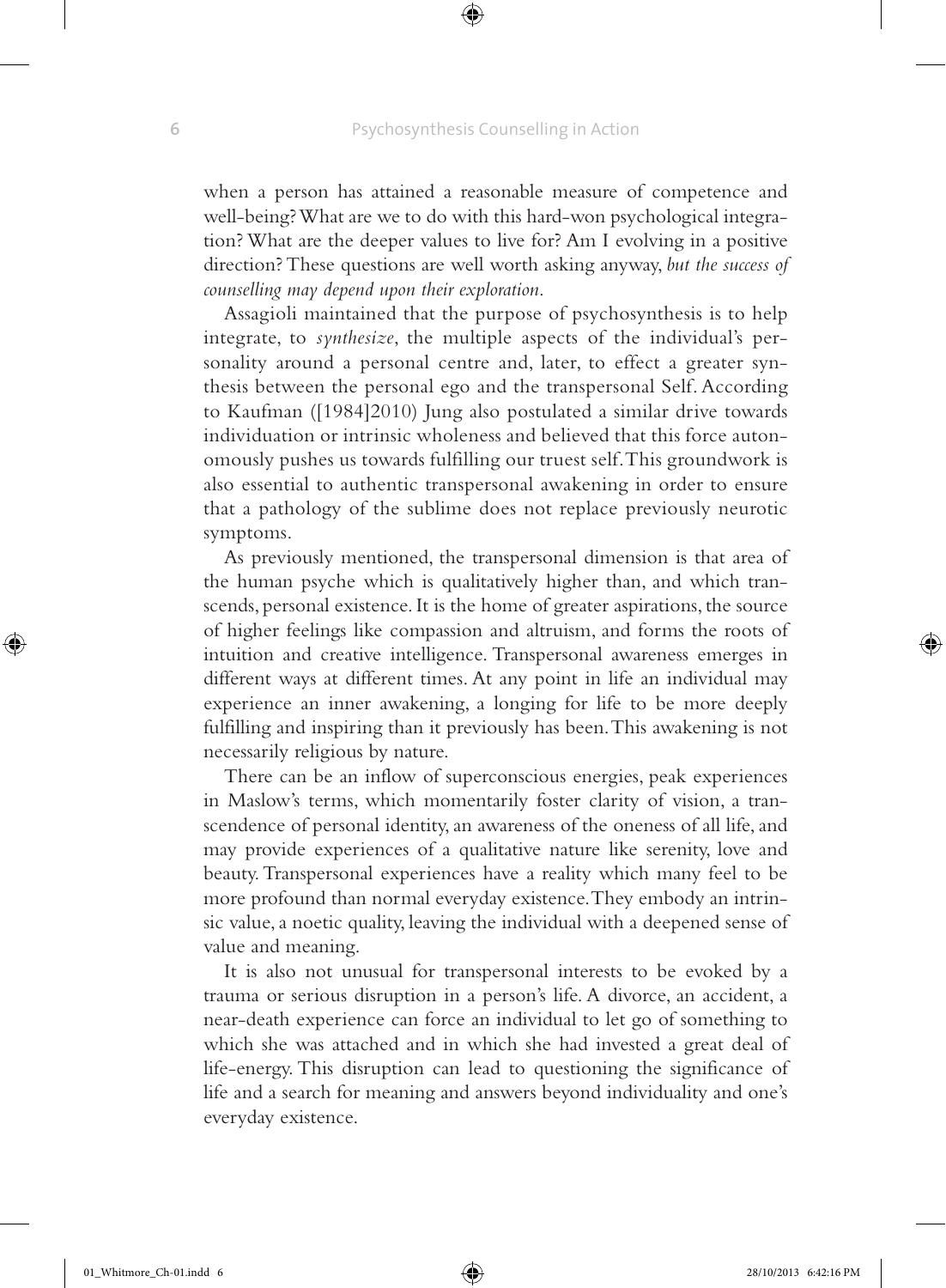⊕

# **Levels of Psychosynthesis Counselling**

The purpose of this section is to establish the groundwork of psychosynthesis counselling by examining the three psychological levels which it addresses: the past, the present and the future. At the heart of psychosynthesis is its emphasis on the *transpersonal*, the primary factor differentiating it from other schools of counselling. This section also includes an introduction to the transpersonal dimension.

## **The Past**

⊕

Freud's work demonstrated that various physical symptoms and psychological disturbances were due to instincts, drives and fantasies buried in the unconscious and retained there by resistances and defence mechanisms. It is an exaggeration to say that we are our history and yet it is commonly understood that our past and childhood experiences influence how we behave as adults. This influence is multi-dimensional, often indirect and pervasive. It profoundly affects our capacity for love and intimacy, for assertion and self-affirmation; it determines our perception of life, and colours our deepest attitudes and values. Unless we are to remain puppets of the past, our unresolved elements must be brought into consciousness and transformed.

Assagioli (1965: 21) believed that the first step towards self-actualization was a thorough knowledge of one's personality. He wrote:

We have to recognize that in order to really know ourselves, it is not enough to make an inventory of the elements that form our conscious being. An extensive exploration of the vast regions of our unconscious must also be undertaken. We first have to penetrate courageously into the pit of our lower unconscious in order to discover dark forces that ensnare and menace us – the phantasms, the ancestral or childish images that obsess or silently dominate us, the fears that paralyze us, and the conflicts that waste our energies.

In this sense the counsellor must begin by assessing the personality's blocks and potentials to allow a purposeful exploration of the underworld of the unconscious. In order to reach the roots of psychological complexes, childhood experiences are uncovered with particular regard to the impact they currently have on the client's life.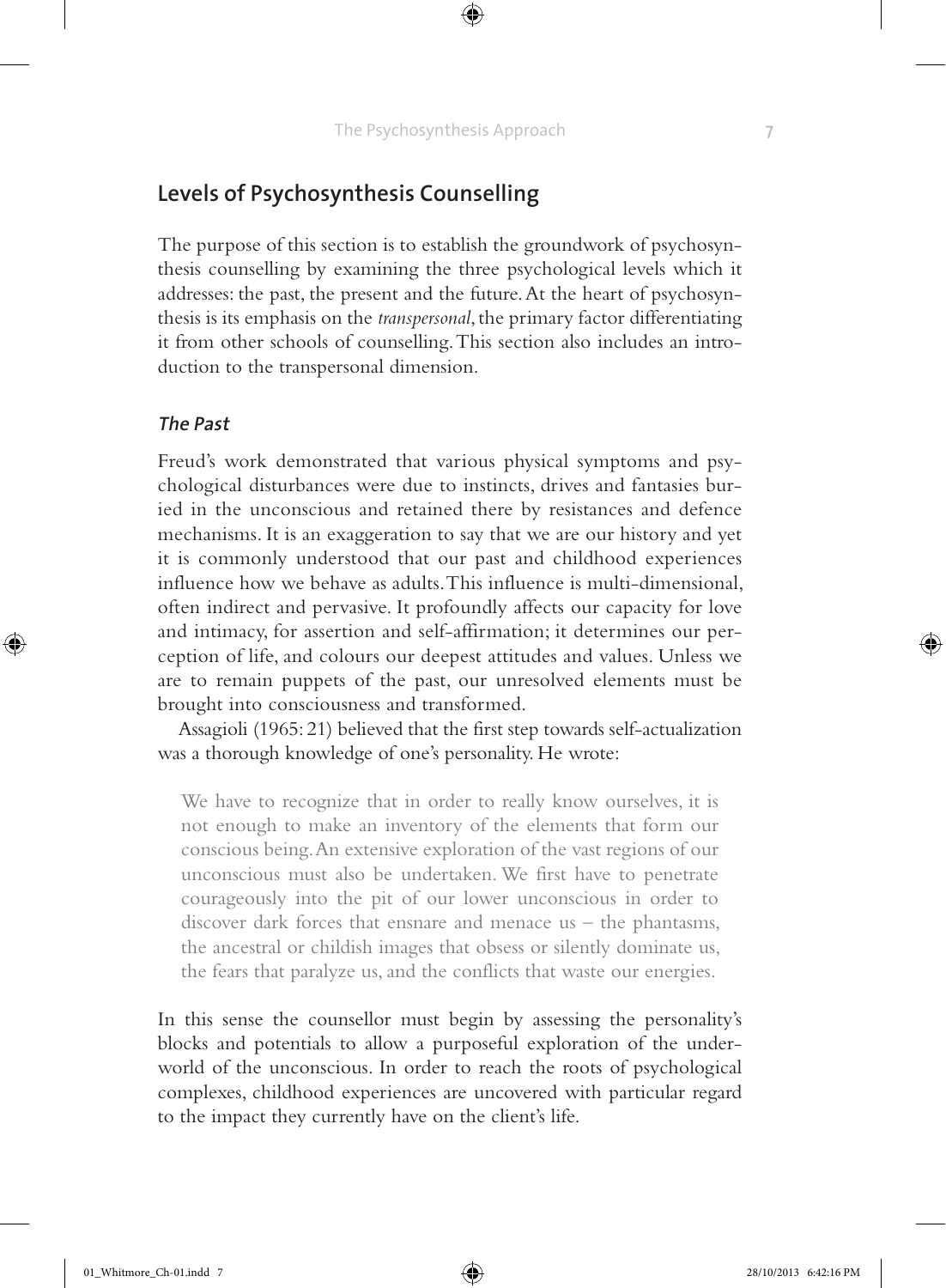The lower unconscious in psychosynthesis corresponds to the *unconscious* in traditional psychology. This contains:

- 1. the elementary psychological activities which direct the life of the body; the intelligent co-ordination of bodily functions;
- 2. the fundamental drives and primitive urges;
- 3. many complexes charged with intense emotions;
- 4. various pathological manifestations, such as phobias, obsessions, compulsive urges and paranoid delusions;
- 5. a reservoir of childhood experiences, stored as memories, some of which may have a traumatic nature.

Few of us had a childhood free from negative conditioning and the limitations of our parents. We may have experienced a sense of betrayal by the adults upon whom we were so dependent and to whom so vulnerable. Nearly all of us retain 'unfinished business' with our parents; pain and psychological dysfunction may lie in a client's early relationships. It is not that all parents are bad. Perhaps they were not psychologically mature enough to parent well or they themselves lacked positive models. As children we sometimes fall prey to the unfulfilled needs and expectations of our parents, and to conditional loving.

In addition to the problems which stem from parental relationships, the conditioning that we receive from our culture may later create difficulties. Childhood experiences are stored in the lower unconscious, and have an effect on the development of our personality, which in turn penetrates our future behaviour. A therapeutic relationship can provide a safe, inclusive environment for a person to re-experience and to understand painful feelings that were repressed in the past, which liberates their controlling influence.

Negative childhood experiences do not sit quietly in the basement of our psyche. Repression, suppression or denial of feelings creates emotional stress. The unconscious is not a bin of static past experience but rather a dynamic process of psychological activities of which we are unaware. Every psychological problem has its own historical background, which often remains unconscious and distorts behaviour. The psychosynthesis counsellor works extensively to help the client release the grip of the past and learn to express real but buried feelings in the present. When a natural capacity for expression of feelings is redeemed, emotional health can be re-established.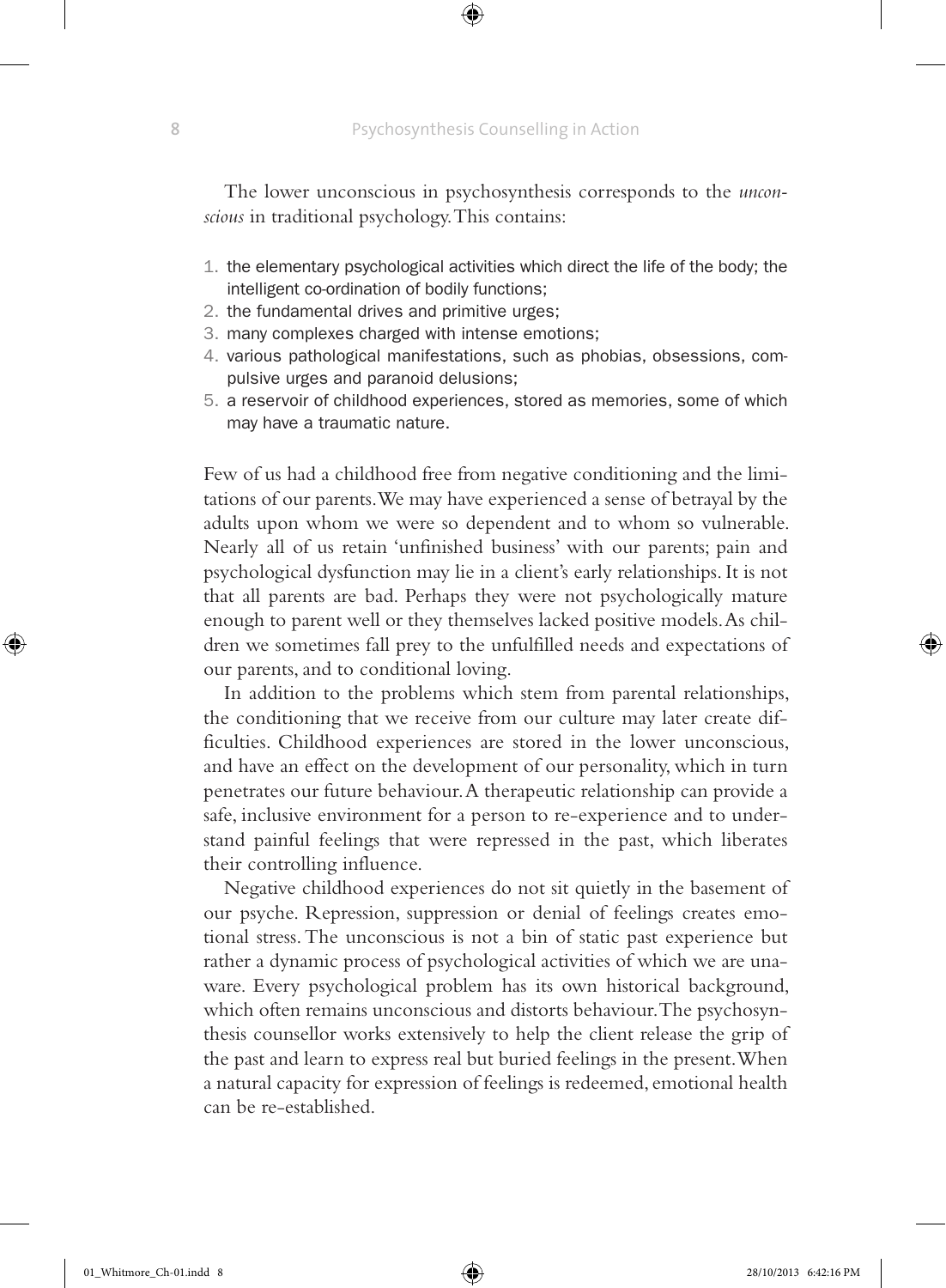#### The Psychosynthesis Approach **9**

⊕

Perception is also conditioned and coloured by past experiences. From these experiences, defence mechanisms are formed, which preserve the stability of the personality but do so at the expense of distorting reality. They reduce anxiety in order to maintain a stable level of functioning. So initially these defences serve the person well but later they restrict growth. Ghosts from the past must be liberated and repressed psychological energy freed if their destructive impact on adult life is not to lead to pain and inhibited functioning.

Psychosynthesis contends that the past may have an even deeper function in determining the *quality* of adult life. A person's inner life may be incongruent with their outer life, contributing to a sense of inauthenticity. As a result the integrity of feeling at home in the world may be lacking. On a mental level, too, our history influences our attitudes, beliefs and philosophies about life, which further affects the quality of our life today. We may for example believe that: 'People cannot be trusted'; 'I have to fight for what I want'; 'Life is all pain and suffering'. These basic but often unconscious attitudes condition our image and experience of reality.

To consciously and deeply understand our psychological history can liberate a sense of meaning – of life being more than merely a disordered existence. Although neurotic behaviour patterns which are not of our own making manifest in all of us, they need not be permanent, inevitable or irrevocable. It is within our capacity to change them.

## **The Present**

♠

Assagioli considered it wise for counselling work to move from the known to the unknown. The counsellor will start with an assessment of known components of the personality, not in a vague and passive way, but with depth and conscious understanding. The stronger the integration of the personality, the more readily are unconscious elements assimilated and the more fruitful a redemption of the past will be.

Those seeking counselling do so because they find difficulty in their present everyday lives which causes them stress and inhibits their wellbeing. They have *symptoms*, behaviour patterns and ways of relating which are distorted and restrictive. A psychosynthesis counsellor will help the client to formulate, clarify and define the issues that are troubling her.

In psychosynthesis counselling the *presenting issue* is not taken simply at face value. The counsellor will intend to explore the breadth and depth of its impact on the client's current life in the following areas: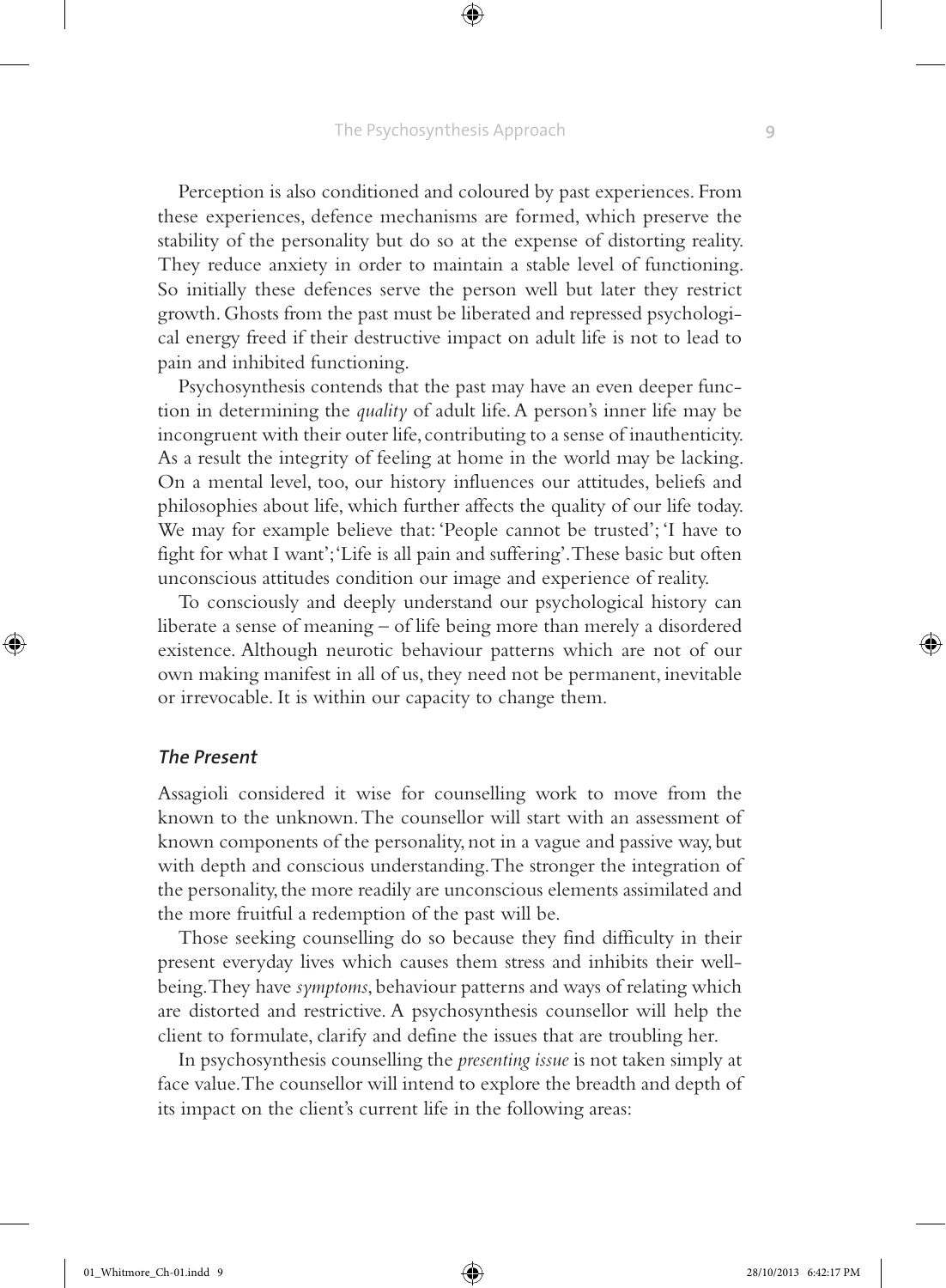- the manifestations of the presenting issue in the client's life;
- the situations which evoke the problem: when and how they do this;

⊕

- the interpersonal relationships involved and the roles they play in the client's life;
- the physical sensations accompanying the presenting issue;
- the predominant emotions that are involved;
- the beliefs, attitudes and opinions that it stimulates:
- the values which are hidden and implicit.

The counsellor frames areas of pain and difficulty as *signals* that the client is not heading in the right direction and, as well, as *pointers* to the way forward. Problems are not simply pathological states to be eliminated but rather indicators of a hidden thrust towards integration. When the counsellor collaborates with the inevitable by perceiving the presenting issue as a progressive way forward, this revolutionizes the context of counselling. By confronting pathology with this attitude, the client can discover a more meaningful context for living. Paradoxically, in facing death, depression, anxiety and pain the client may discover meaning and a deeper identity.

In Assagioli's differentiation of the unconscious the present corresponds to the 'middle unconscious', which is formed of psychological elements similar to our waking consciousness, containing the memories, thoughts and feelings of which our everyday life is woven. This awareness is readily accessible to us merely by choosing to remember. The middle unconscious contains recent or near-present experiences or occurrences. It points not to what we have been or to what we could be, but to the evolutionary state we have actually reached. Assagioli notes that in this region our various experiences are assimilated with the ordinary mental and imaginative activities which are being elaborated and developed in a sort of psychological gestation, immediately before their birth into the light of consciousness.

## **The Future**

Obstacles may point towards the recognition of a limited identity which the client is unconsciously ready to shed. As a snake sheds its skin, the client outgrows the old behaviour patterns contained within a problem. She will experience pain and the need for change in precisely those areas where a new identity is trying to emerge – the next level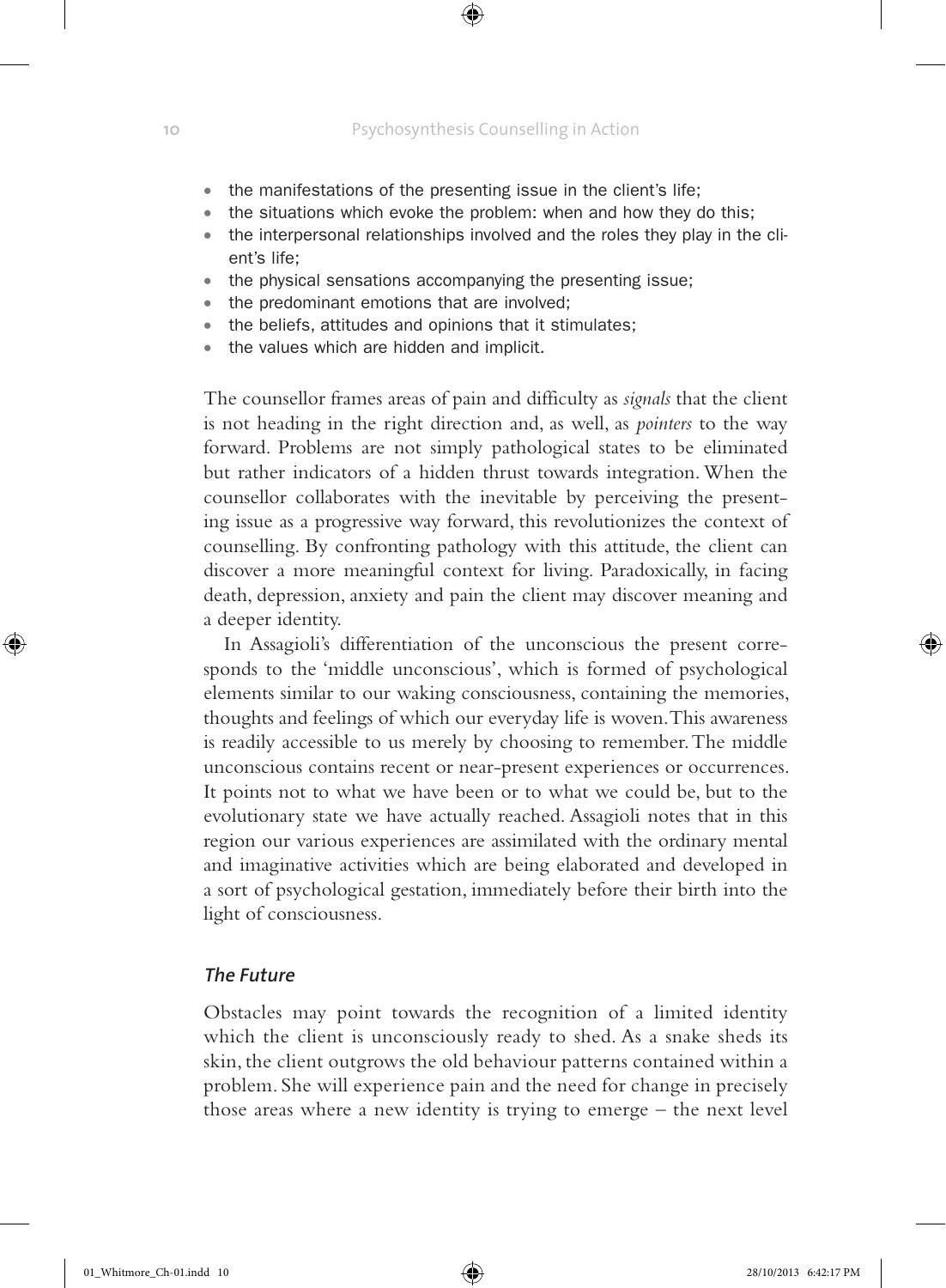of integration. The more the counsellor and client consciously collaborate, the greater the progress possible. Alternatively, if the client blindly repeats old patterns, increased pain and crystallization will result. Much suffering is generated through the perpetuation of old identities and resistance to change.

In psychosynthesis counselling, the future is seen as the realm of potential – what we may be, and indeed what we are becoming. Our potential symbolizes our next developmental step forward, not yet actualized. It contains our hidden resources, our latent possibilities for creativity and our positive strengths and qualities. In psychosynthesis the 'superconscious' is a level of the unconscious which is qualitatively higher than the lower unconscious in an evolutionary rather than a moral sense. This 'higher unconscious' is the home of our broader aspirations, intuitions and transpersonal energies. It is the seat of artistic, philosophical, scientific and ethical revelations and impulses to humanitarian action. Assagioli described this realm as the source of higher feelings such as altruistic love, of creative intelligence and of states of contemplation, illumination and ecstasy. The superconscious also functions as a higher organizing field which oversees the evolution of the individual.

On occasion most of us have had a superconscious experience, of varying degrees of intensity, when for a moment we touched our essential nature, or our true Self. Maslow (1954: 164) defined such superconscious experiences as 'peak experiences', in which:

there were feelings of limitless horizons opening up to the vision, the feeling of being simultaneously more powerful and also more helpless than one ever was before, the feeling of great ecstasy and wonder and awe, the loss of placing in time and space, with finally, the conviction that something extremely important and valuable had happened, so that the subject is to some extent transformed and strengthened even in his daily life by such experiences.

Peak experiences are accorded much value in psychosynthesis and are framed as being intimately connected with the client's daily life and presenting problems. What this means for counselling practice is that each presenting issue contains a creative possibility and an opportunity for growth. Some potential is seeking to be born; something developmentally more advanced is trying to emerge for the client.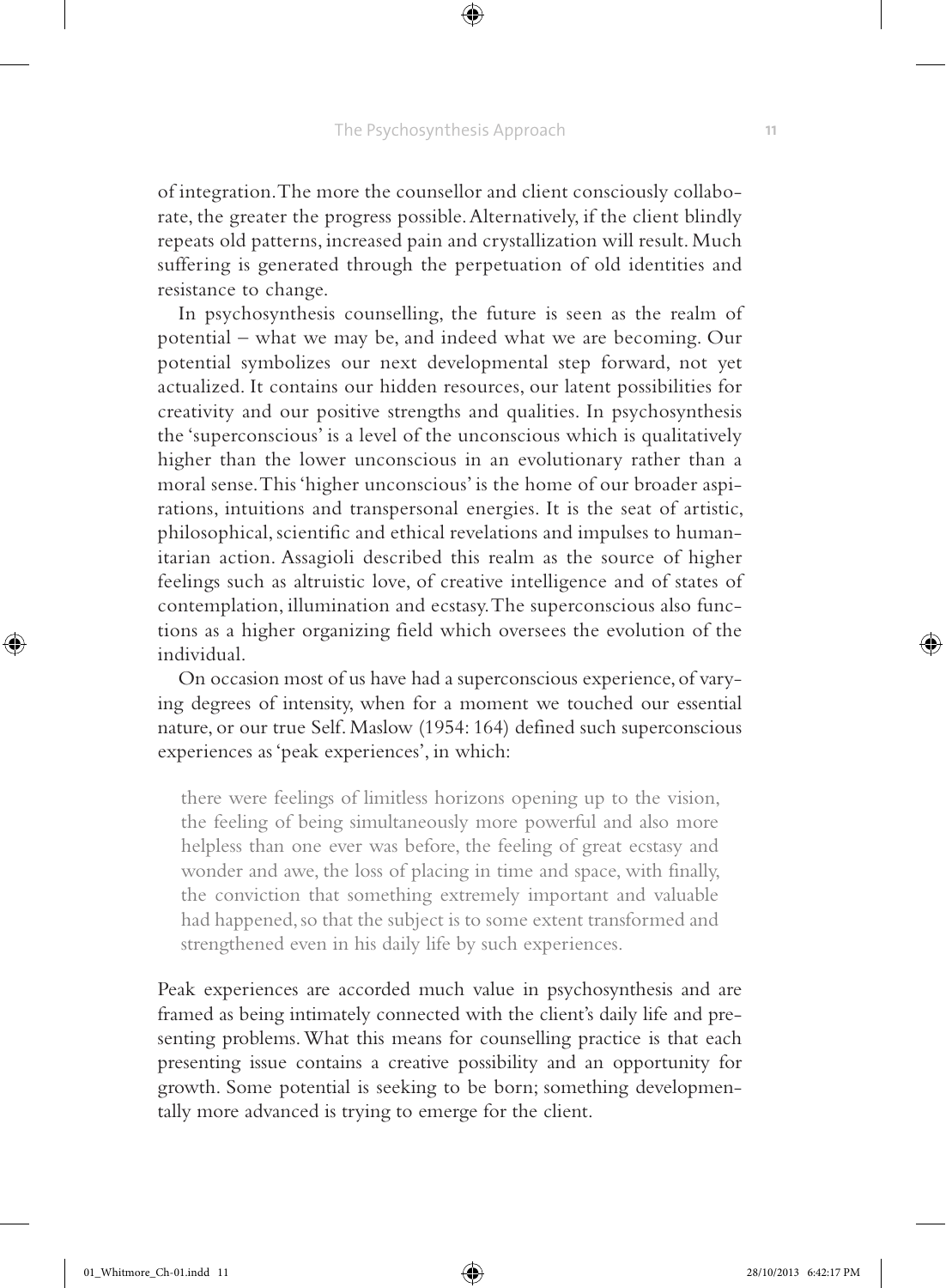⊕

This idea implies that problems and obstacles at their deepest level are inherently meaningful, evolutionary, coherent and potentially transformative. The counsellor will recognize that it is no accident that various conflicts become foreground issues at particular times. Old psychological forms die (the past) in order for new ones to be born (the future). The energy of conflict is the energy of transformation. Working with potential in the process of change involves the counsellor having the capacity to perceive what is trying to be born *through* the difficulty, and that she both value and embrace creative dissonance.

# **The Transpersonal Dimension in Psychosynthesis Counselling**

#### **The Search for Unity**

The transpersonal dimension of psychosynthesis speaks to a human longing which seems to be universal – a deep yearning for the experience of unity. Unity with ourselves: self-respect, the experience of being a worthwhile human being, is central to that yearning. Unity with others: the urge to love and be loved motivates much of our behaviour, although it is often unconscious and sometimes distorted. Unity with society: it can be said that it is the lack of this which is at the core of fear and hostility. Unity with the world: the need to feel globally interconnected with humanity and with the natural world. Without the experience of unity, life is liable to become increasingly fragmented and meaningless.

This yearning for unity can underlie many symptoms: a chronic feeling of isolation; self-destructive behaviour such as alcohol or drug consumption which dulls reality and creates a false sense of unity; suicidal impulses, which may suggest an unconscious desire to return to security and the *primal* unity of the womb; existential despair and hopelessness; dissatisfaction with a long strived for successful career. These are just a few of many similar examples taken from my experience as a counsellor.

#### **The Experience of Rightness**

Transpersonal psychosynthesis responds to an individual's search for *rightness*, the desire to know who we are and where we are going. All too often outer authorities are sought for answers to inner questions, yet we may

⊕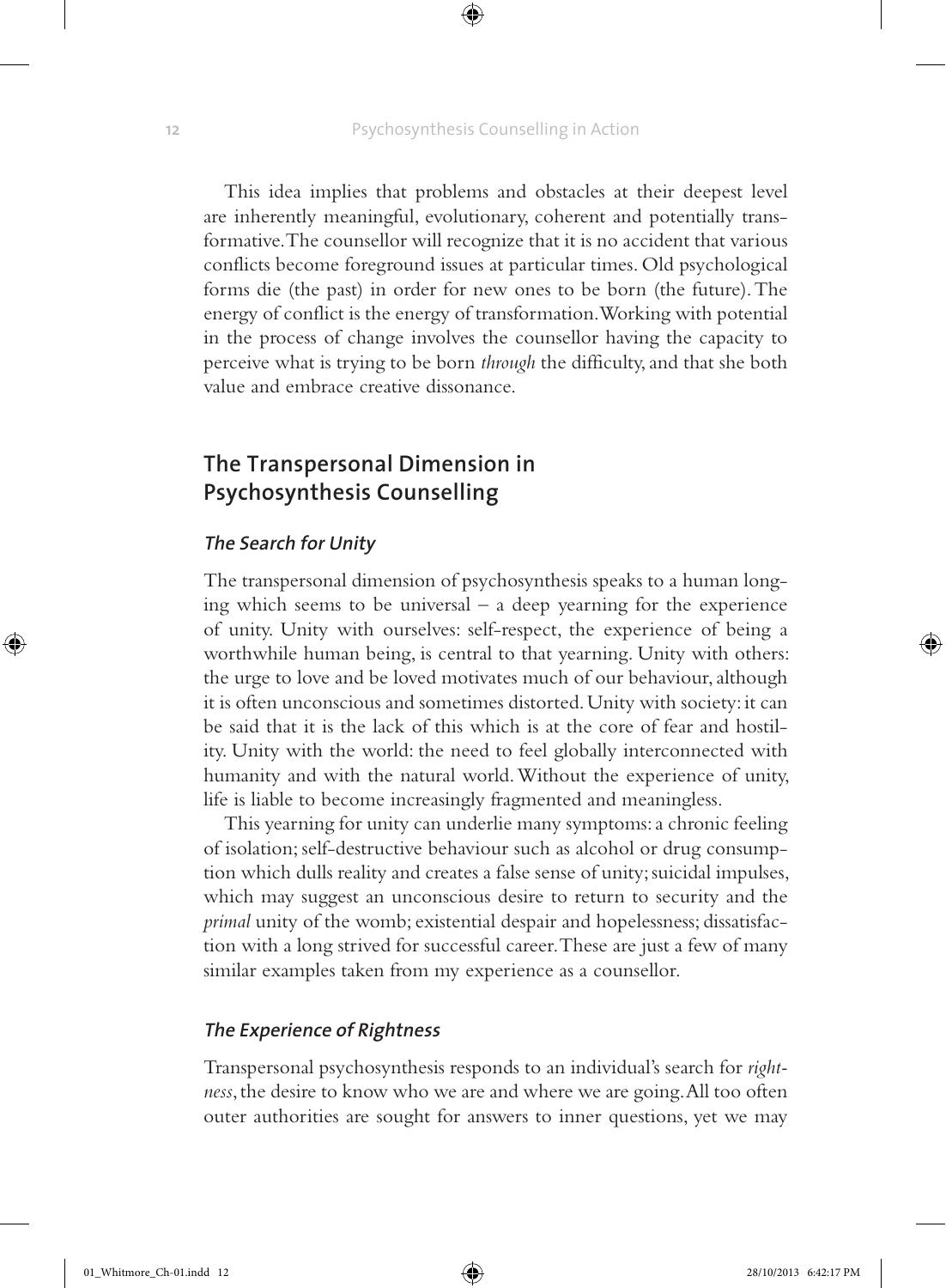experience a pervasive need to come *home* to ourselves, to find a resting place within. Through transpersonal work the client may find her inner authority which has surprisingly little to do with outer validation. This inner authority implies certainty and is deeply connected with a sense of self.

Along this line, clients have discovered the ability to *know* what is best for them, what their next step in life is, and how to heal and direct their own development. For example, a client who has been told repeatedly that her experienced reality is not valid will develop a poor self-image and mistrust her own perception. The experience of *rightness* leads to a shift from environmental support to self-support. Increasingly the client may feel free to make choices that appear irrational or *not like her*  but reflect enhanced self-direction. Examples of this would be a change of career at the peak of a hard-won success, a simplification of lifestyle, a rejection of previously held values, or an altruistic action which is uncomfortable.

It is not uncommon for a client to present feelings of despair and imprisonment. She is often unconsciously striving to make sense of her life and to order it into a meaningful pattern, one which potentially includes both her joy and sorrow, her fears and her dreams. The distressing content of a person's life (ageing, the death of a loved one, the loss of a cherished job) may not necessarily be changed by counselling, but *how* that content is perceived and valued and the place it occupies in the person's reality may undergo surprising alterations. As Aldous Huxley is remembered for saying: 'Experience is not what happens to a man. It is what a man does with what happens to him.' An expanded, enriched sense of meaning often accompanies an exploration and subsequent awakening of the transpersonal dimension.

# **Social Value**

⊕

Working on a transpersonal level has social value in that many clients who explore it discover a sense of interconnectedness. They begin to choose, both in thought and action, interdependence over independence and autonomy. An awareness of universality and of belonging to the larger whole of life carries deep implications for one's role and behaviour in society. Our ability to discriminate between means and ends is enhanced. It is not just *what* one does that matters, but *how* one does it. Life itself becomes the arena for creative self-expression, which is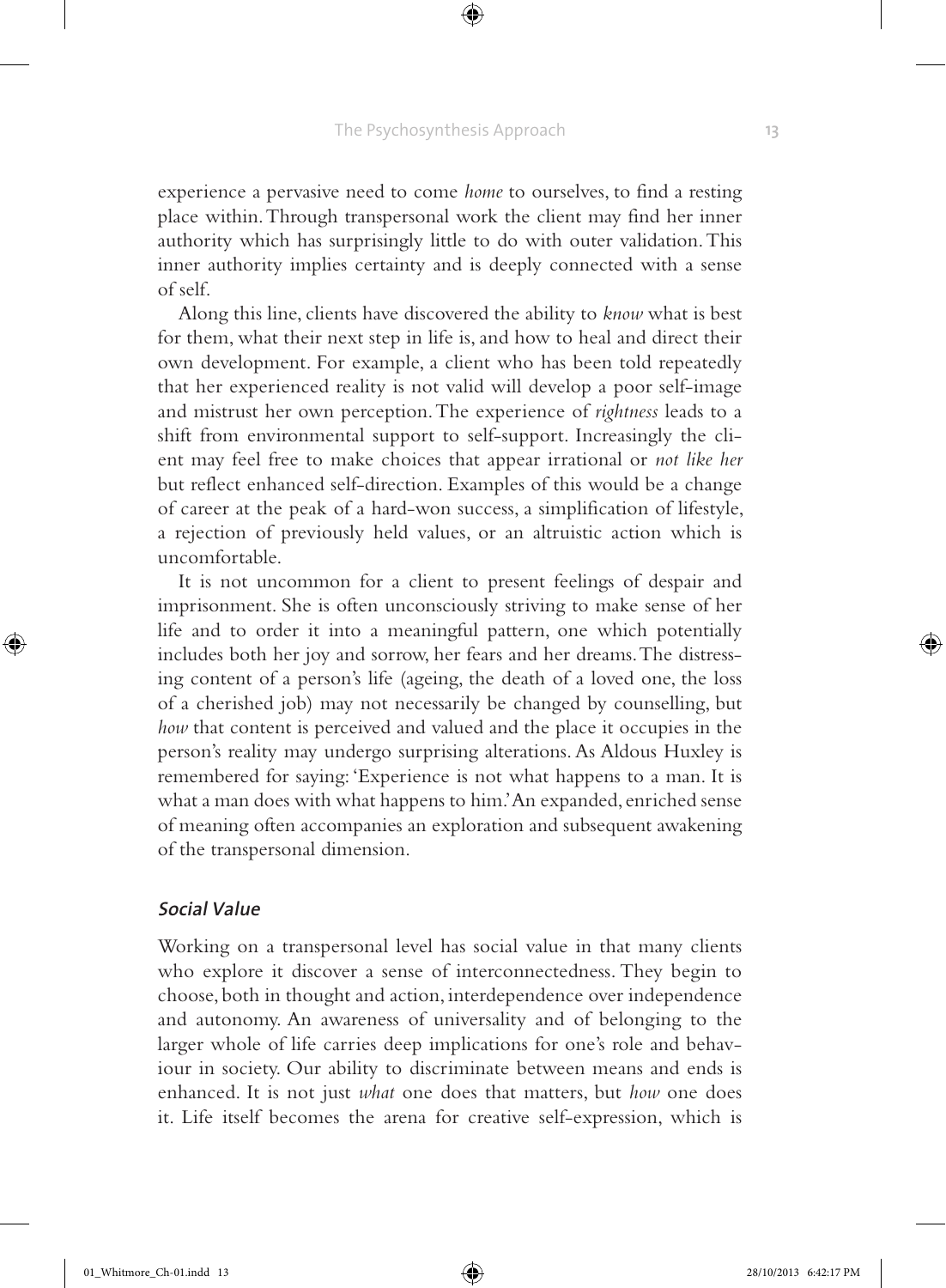⊕

often of social value. It is not unusual in psychosynthesis counselling, for example, for the client to re-evaluate her choice of career, or the implications of her actions upon other people, or the goals which she previously cherished.

# **The Self**

Working transpersonally goes beyond the boundaries of a client's individuality. It is hard to define the transpersonal Self because it cannot be easily expressed in words or abstract concepts. It is a living experience for which we find metaphors in all cultures: Ulysses' *Odyssey –* a long journey whose purpose is to find a way home; Dante's *Divine Comedy* in which Dante eventually reaches heaven, but only after he experiences hell, purgatory and confronts his shadow; the Holy Grail, for which man searches to find the source of life and immortality. There are many stories and many versions of each, yet they have a single common theme: that there is a centre of life, a place where we feel whole and complete, and that this lies within ourselves. The source of being within, or Self, is not a passive presence, but capable of a profound and meaningful empathic relationship with an individual's everyday experience of life. The deeper will of the Self is felt as a *calling* or an *invitation* to a purposeful existence. The realization of this source is the heart of transpersonal work. Assagioli maintained that the ultimate purpose of psychosynthesis is to help release the experience of the Self and to recognize it as the organizing principle of life.

Conventional psychology does not acknowledge this centre of life, known in psychosynthesis as the transpersonal or spiritual Self. Humanistic psychologists, however, have sought to include it. Carl Rogers claimed to work with the organismic self; Fritz Perls termed it the 'point of creative indifference' and spoke of organismic self-regulation; Abraham Maslow stressed the need in all human beings for self-actualization; James Bugental encouraged a search for the lost sense of Being; James Hillman postulated the soul's code. Today Martin Seligman's positive psychology (2002) aims for the potential for lasting fulfilment and Mihaly Csikszentmihalyi's *Flow* experience (2002): the psychology of happiness is transpersonal by nature. Both Carl G. Jung and Roberto Assagioli, the fathers of transpersonal psychology, dedicated their work to bringing this *soul* into the foreground of modern psychology.

The Self can be described as a person's most authentic identity, the deepest experience of Being. It can be a conscious experience for some,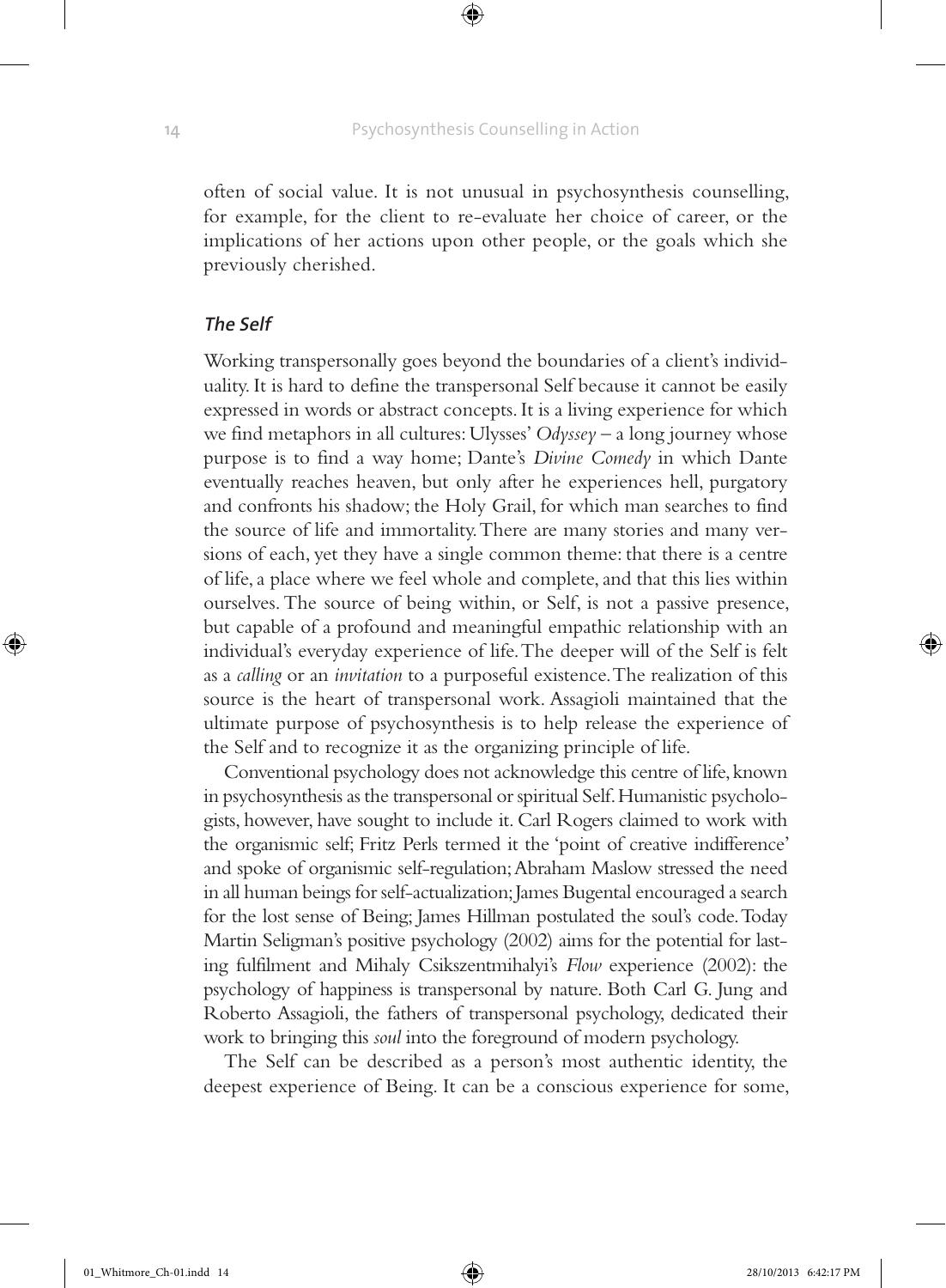while for others it may be latent until superconscious experiences stimulate awareness of its existence. Experiences of beauty, of creative intelligence, of illumination, of insight into the purpose of life, and of altruistic imperatives can awaken the individual to this deeper identity.

For one client, moments of oneness with the beauty of nature stimulated its awakening. Another found that the creative experience of childbirth, for both herself and others present, led to an awareness of the transpersonal dimension. Inspired scientists have found transcendence through scientific discovery. One client who did volunteer work with the elderly experienced fulfilment through helping others, which evoked for her a sense of solidarity.

It is worth noting that the awakening of the Self may also be stimulated by crisis and negative experiences. For one client, the death of a loved one stimulated a search for meaning which led her to the experience of the Self; another, overwhelmed by a mid-life crisis, found relief through deep acceptance of her being which altered her priorities and life-direction. For an overstressed businessman, the loss of his valued career shocked him into a transcendent experience of his true identity far beyond his role as a businessman. These insights are often gained through the work of transpersonal counselling. In times of personal crisis, many in psychosynthesis counselling have experienced a movement towards a wider perspective and a renewed sense of proportion.

In this sense there is nothing esoteric about the Self or the transpersonal domain. It is a familiar and intimate experience, but one which we must discover for ourselves. Life itself is the journey through which we discover and realize our being. It is long and often arduous, and includes all manner of experience, dark moments as well as periods of light. It contains outer as well as inner experiences which *call* us to become increasingly conscious, and offers no short cuts and no easy answers. It is the journey T.S. Eliot speaks of in his *Four Quartets:*

We shall not cease from exploration

And the end of all our exploring

Will be to arrive where we started

And know the place for the first time.